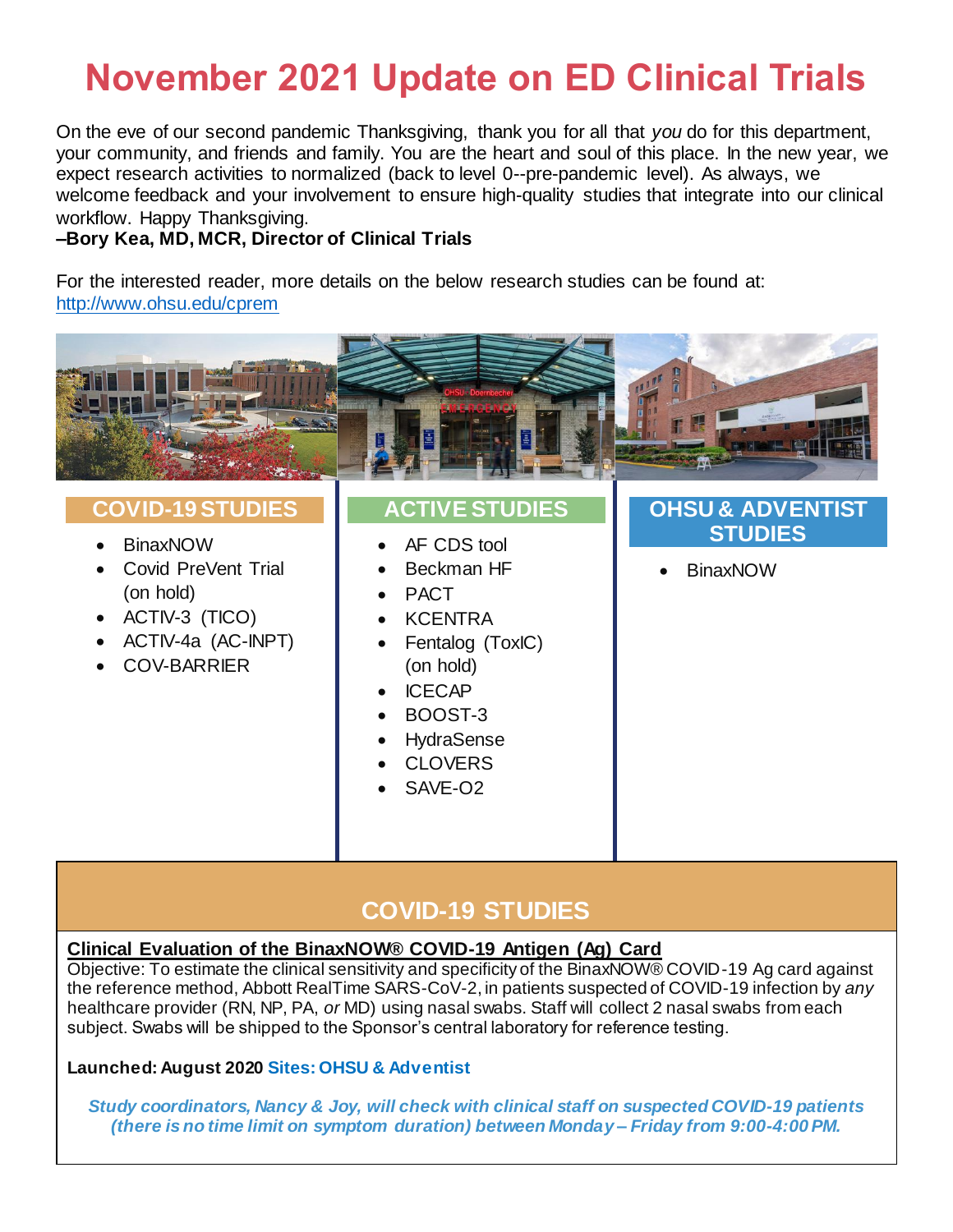- **PI**: Bory Kea; **Coordinator**: Nancy Le
- **Inclusion**: Subject is suspected of COVID-19 infection by a healthcare provider.
- **Exclusion**: Subjects with active nose bleeds or acute facial injuries/trauma, currently enrolled in a study to evaluate an investigational drug, already participated in this study, unable/unwilling to provide informed consent, vulnerable populations (prisoners and pregnant woman).
- **Status**: Enrolling; **Enrolled: 283**
- **Contact:** Nancy Le, Clinical Research Coordinator[: lena@ohsu.edu](mailto:lena@ohsu.edu)

## **Covid PreVent Trial**

Purpose: Evaluating a single treatment of very low dose thoracic radiation in patients with s/sx of severe COVID, but prior to intubation, to determine whether intubation can be avoided. Can be on other trials, get normal meds.

- **PI:** Ravi Chandra, Radiation Medicine
- **Inclusion:** >50 yo, s/sx severe COVID (fever, tachypnea, oxygen requirement), hospitalized and sx for less than 9 days
- **Exclusion:** Mechanical ventilation, prior RT or intrinsic pulmonary disease, CHF exacerbation within 6 months
- **Status:** On hold
- **Contact:** Ravi Chandra[, chandrav@ohsu.edu](mailto:chandrav@ohsu.edu)

## **ACTIV-3 (Therapeutics for Inpatients with COVID-19 [TICO])**

A platform designed for testing therapeutic monoclonal antibody agents for adults hospitalized for COVID-19

#### **Launched: August 4, 2020 Study Duration: July 2022**

- **PI**: Akram Khan, MD ; **Coordinators**: PRISM Research Team
- **Inclusion**: > 18 yo, COVID + and symptomatic (< 12 days)
- **Exclusion**: received convalescent plasma, serious condition(s) present at enrollment (i.e. stroke, meningitis, encephalitis, congestive heart failure, DVT or PE)
- **Status**: ACTIVE, **Enrolled: 11**
- **Contact**: Akram Khan[, khana@ohsu.edu](mailto:khana@ohsu.edu) ; Olivia Krol[, krolo@ohsu.edu](mailto:krolo@ohsu.edu) ; page 11912

## **ACTIV-4a [\(Antithrombotic Strategies in Hospitalized Adults with COVID-19 \[AC-INPT\]\)](https://clinicaltrials.gov/ct2/show/NCT04505774)**

Evaluating the effects of combining a P2Y12 inhibitor with anticoagulants for adults hospitalized for moderate to severe COVID-19. This is a continuation of the ACTIV-4 study, which evaluated prophylactic vs. therapeutic anticoagulation in adults hospitalized with COVID-19.

#### **Launched: September 4, 2020 Study Duration: December 2021**

- **PI:** Akram Khan, MD ; **Coordinators**: PRISM Research Team
- **Inclusion:**  $> 18$  yo., COVID + and symptomatic, expected to require hospitalization for  $> 72$  hours
- **Exclusion:** comfort care, ICU level of care (including high flow), ventilated, pregnant, low platelet or hemoglobin counts, contraindication to anticoagulation (i.e. recent stroke, bleeding disorder)
- **Status:** ACTIVE, **Enrolled**: **20**
- **Contact**: Akram Khan[, khana@ohsu.edu](mailto:khana@ohsu.edu) ; Olivia Krol[, krolo@ohsu.edu](mailto:krolo@ohsu.edu) ; page 11912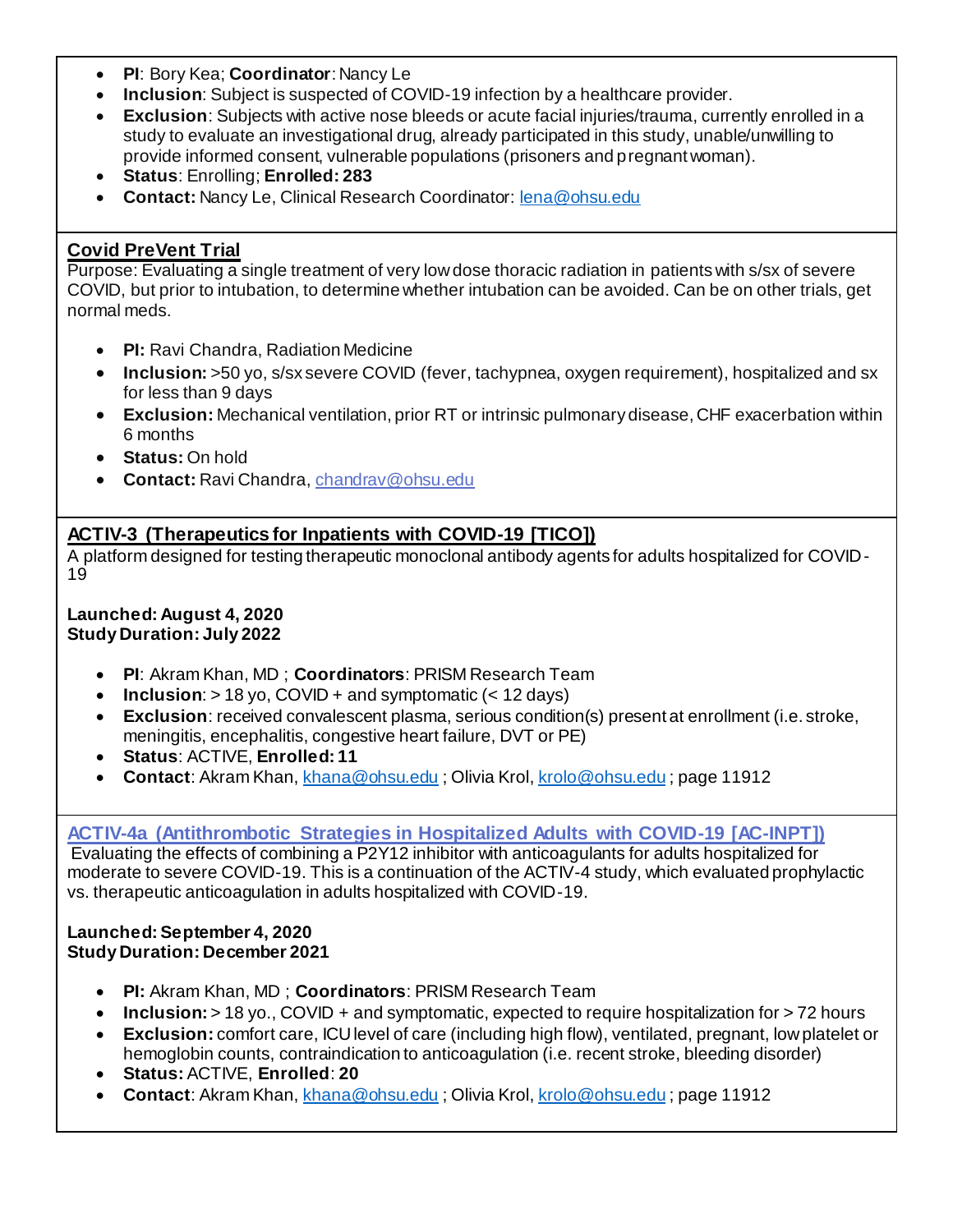## **A Study of Baricitinib (LY3009104) in Participants With COVID-19 (COV-BARRIER)**

A randomized placebo-controlled trial of Barcitinib in the treatment of patients with COVID 19. Barcitinib is currently approved for treatment of rheumatoid arthritis and proposed mechanism of action in COVID 19 infections include reduction in cytokine mediated inflammation and potential antiviral activity.

## **Launched: August 3, 2020**

- **PI**: Akram Khan, MD; **Coordinators**: PRISM Research Team
- **Inclusion:** > 18 yo, COVID + (within 72 hours) and presenting with disease progression, requires supplemental oxygen, elevated inflammatory markers
- **Exclusion:** receiving cytotoxic treatments or IVIg/convalescent plasma, received high dose corticosteroids or OAT3 inhibitors, current TB or active/serious infections
- **Status:** ACTIVE, **Enrolled: 19**
- **Contact:** Akram Khan[, khana@ohsu.edu](mailto:khana@ohsu.edu) ; Olivia Krol[, krolo@ohsu.edu](mailto:krolo@ohsu.edu) ; page 11912

# **ACTIVE STUDIES**

## **AF CDS tool**

A stepped wedge clinical trial of an electronic clinical decision support tool to improve stroke prevention in patients with atrial fibrillation. Patient and providers will be recruited for qualitative interviews.

## **Launching: December 2021 at OHSU, then HMC and Adventist**

- **PI:** Bory Kea, **Coordinator:** Joy Kim
- **Inclusion:** AF>17 years, OAC naïve
- **Contact:** Bory Kea[, kea@ohsu.edu;](mailto:kea@ohsu.edu) Joy Kim, [kimjoy@ohsu.edu](mailto:kimjoy@ohsu.edu)

## **Beckman Heart Failure**

The purpose of this study is to collect blood samples for the evaluation of the Access Natriuretic Peptide assay as an aid in the diagnosis of acute HF and assessment of severity of individuals suspected of having HF.

## **Launched: May 6, 2021**

## *Enrolling between Tuesday – Friday from 9:00-4:00PM*.

- **PI**: Bory Kea, **Coordinator**: Joy Kim
- **Inclusion:** >21 years, presenting with a suspicion of acute HF
- **Exclusion**: Dyspnea not secondary to HF (lung disease, trauma, etc.), Stage 4 or 5 CKD, chronic dialysis, participation in a clinical study that may interfere with participation in this study.
- **Status**: Enrollin, **Enrolled: 4**
- **Contact**: Joy Kim, [kimjoy@ohsu.edu](mailto:kimjoy@ohsu.edu)

## **PACT- Prehospital Airway Control Trial**

PACT is an open-label, multi-site, stepped wedge randomized trial comparing a standard strategy of airway management with a strategy of first attempt with supraglottic airway (SGA) for trauma patients in a prehospital setting. The primary outcome is 24-hour mortality. It is assessed 24 hours after hospital arrival. Eight local agencies in the Clackamas and Washington counties are participating including AMR Clackamas, Clackamas County Fire District 1, Lake Oswego Fire, Molalla Fire, Canby Fire, Tualatin Val ley Fire & Rescue, Hillsboro Fire & Rescue, and Metro West Ambulance.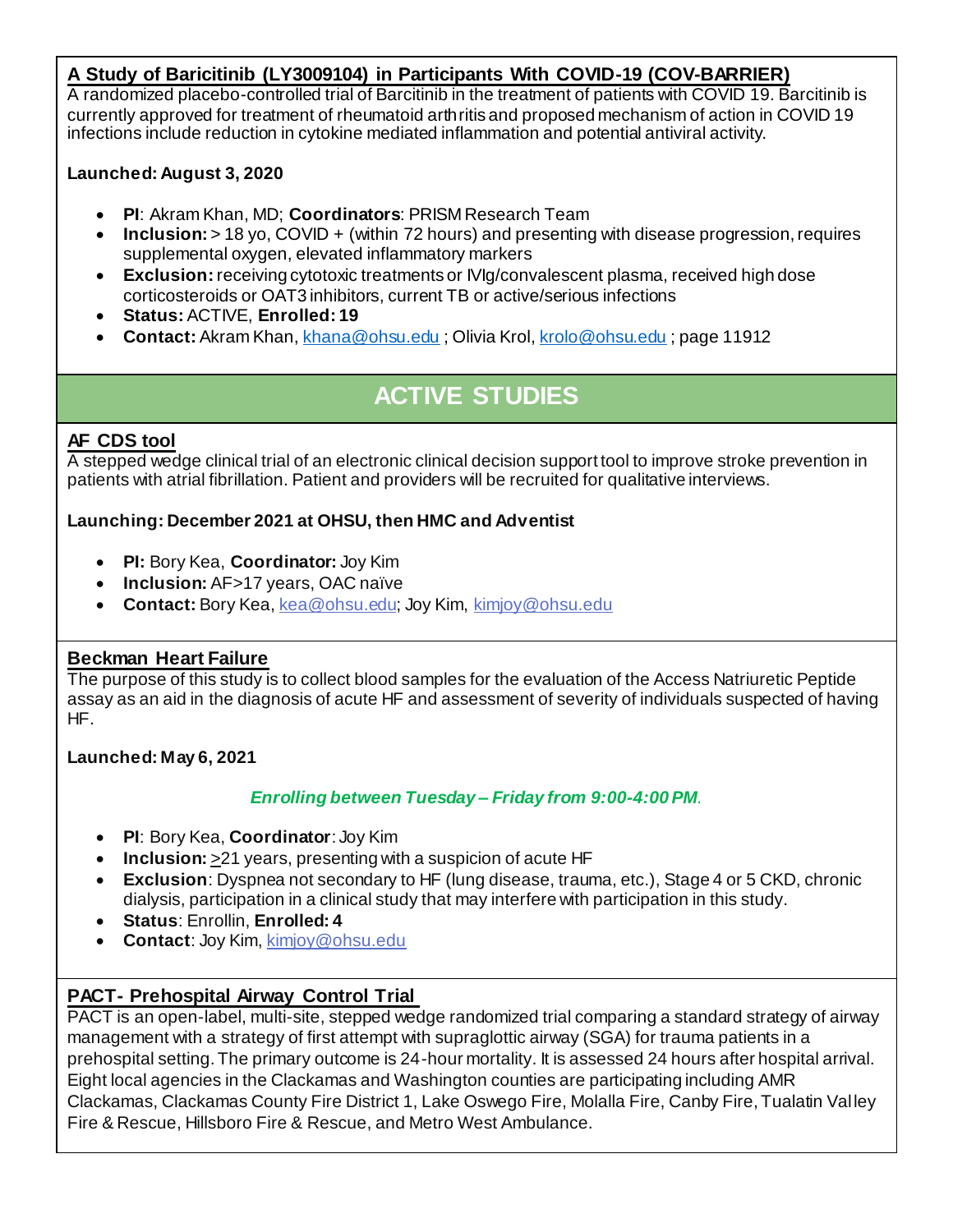## **Launched**: **April 1, 2021**

- **PI**: Mo Daya, **Co-I**: Marty Schreiber **Coordinator**: Nancy Le, Sam Underwood
- **Inclusion**: Trauma requiring advanced airway management. Indicators of the need for advanced airway management include: a) GCS < 8, b) SpO2 < 90 despite supplemental oxygen, c) ETCO2 > 60 despite supplemental ventilation, or d) provider discretion. **Transport to LITES Trauma Center – OHSU ONLY**.
- **Exclusion**: <15 years of age, pregnant, prisoner, initial advanced airway attempted by a non-PACT agency, in cardiac arrest without ROSC at time of intervention, caustic substance ingestion, airway burns, objection to enrollment voiced by subject or family members at the scene.
- **Status**: Enrolling; **Enrolled: 33**
- **Contact**: Nancy Le[, lena@ohsu.edu](mailto:lena@ohsu.edu)

## **KCENTRA**

A multicenter, pre-hospital pilot trial to determine the feasibility and safety of Kcentra administration for the early treatment of patients with traumatic shock, compared to placebo, in the field. This study will be conducted under EFIC (Exception from Informed Consent).

## **Launched**: **March 2021 Sites: OHSU and sites at Houston (2) and Se attle (1)**

- **PI**: Schreiber, **Coordinators**: Samantha Underwood and Keeley McConnell
- Registered with ClinicalTrials.gov: NCT04019015
- FDA IND: Martin Schreiber, 18153
- Inclusion: 18 years and older, SBP <70 or no palpable pulse, suspicion of hemorrhagic shock, transport to participating hospital
- **Status: Active**
- **Contact**: Sam Underwood[, underwos@ohsu.edu](mailto:underwos@ohsu.edu)

## **Predicting medical consequences of novel fentanyl analog overdose using the Toxicology Investigators Consortium (ToxIC)**

Purpose of this multi-center study is molecular identification and quantitation of fentanyl analogues (fentalogs) in a prospective cohort of 1000 Emergency Department (ED) patients with opioid overdose (OD) from the established ToxIC hospital network. The number of subjects to be enrolled at each ToxIC site is approximately between 25-100. As an Exploratory Sub-Aim, we will characterize psychostimulant drug coingestions with fentalogs (e.g. synthetic cannabinoids, cocaine, cathinones, etc.) to provide confirmatory identification and quantitation.

## **Launched**: **November 2020**

- **PI:** Adrienne Hughes; **Study Coordinator**: Joy Kim
- **Inclusion:** ED patient Opioid OD. Availability of waste blood or urine specimens for analysis.
- **Exclusion:** Age < 18 years. Non-toxicological diagnosis. Prisoners. Trauma/Burns.
- **Status:** Resuming in Feb. 2022; **Enrolled: 29**
- **Contact:** Joy Kim, kimjoy@ohsu.edu



## **ICECAP- Influence of Cooling Duration on Efficacy in Cardiac Arrest Patients (a SIREN Network study)**

This study will enroll comatose adult survivors of out of hospital cardiac arrest that have already been rapidly cooled using a definitive temperature control method.

## **Launched**: **September 2020 Site: Portland Adventist ED**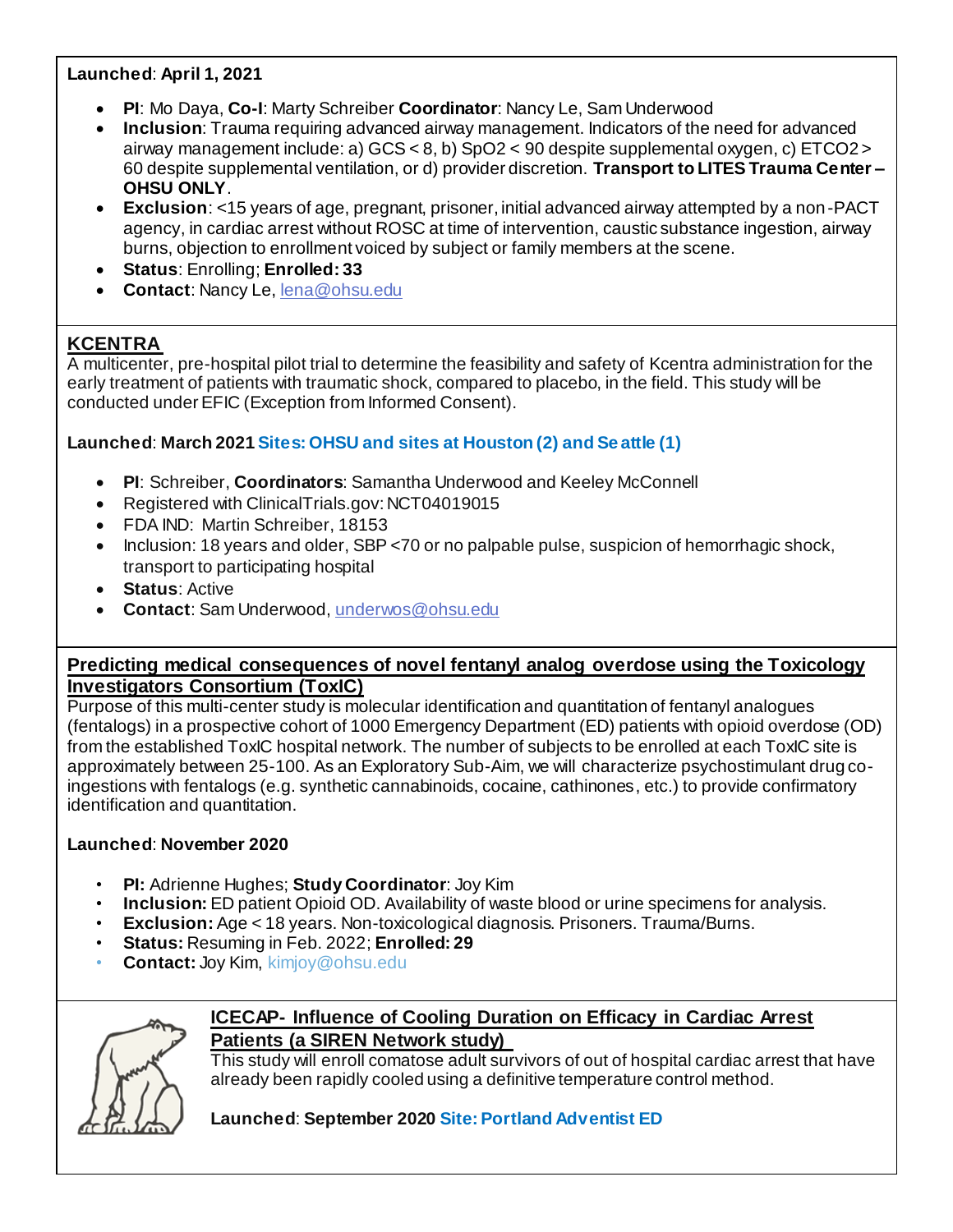- **ICECAP PI**: Daya, **ICECAP Co-I**: Julia Durrant (OHSU), Miko Enomoto (OHSU), Josh Lupton (OHSU & Portland Adventist), Marwan Mouammar (Portland Adventist), Matthew Neth (Portland Adventist), William Spurlock (Portland Adventist), **Coordinator**: Nancy Le
- Registered with ClinicalTrials.gov: NCT 04217551
- FDA IDE: William Meurer, G160072
- **Status**: Enrolling; **Enrolled: 34; All site total: 356**
- **Contact**: Nancy Le[, lena@ohsu.edu](mailto:lena@ohsu.edu)

For more information:<https://siren.network/clinical-trials/icecap>



## **BOOST- 3 Brain Oxygen Optimization in Severe TBI Phase-3 Trial (a SIREN Network study)**

BOOST 3 is a trial run through the nationwide SIREN Network. This study is comparing two strategies currently used for monitoring and treating patients with severe traumatic brain injury in the ICU. BOOST 3 allows for EFIC (Exception from Informed Consent) if an LAR is not present (within 6 hours).

## **Launched: March 16, 2020**

- **BOOST-3 PI**: David Zonies, **SIREN PI**: Daya, **Coordinators**: Keeley McConnell (TRG), Jenny Cook EM Coordinator
- Registered with ClinicalTrials.gov: NCT03754114
- **Status**: Enrolling; **Enrolled: OHSU: 16; All site total: 252**
- **Contact: Keeley McConnell[, mcconnke@ohsu.edu](mailto:mcconnke@ohsu.edu)**

For more information:<https://www.ohsu.edu/school-of-medicine/emergency/boost-3-study>

## **Digital Capillary Refill with HydraSense**

Using a novel device (Hydrasense) to compare manual vs digital capillary refill: currently enrolling in patients 6mo-65yo.

This study requires NO work or input from RNs or MDs. The study team will work around staff with any patients they enroll to make sure and prioritize your time with them over the study.

**Launched**: **September 12, 2018**

- **PI**: Sheridan; **Coordinator**: Jordan Gillespie
- **Status**: Enrolling; **Enrolled**: **452**; Enrollment Goal: 600
- **Contact**: Jordan Gillespie, [gillesjo@ohsu.edu](mailto:gillesjo@ohsu.edu)

## **HydraSense for Sepsis**

A novel device for distal perfusion: currently enrolling in patients 6mo-65yo with fever, sepsis, and ESI 2-3.

**Launched**: **June 24, 2019**

- **PI**: Sheridan; **Coordinator**: Jordan Gillespie
- **Status**: Enrolling; **Enrolled**: **79 sepsis enrollments**
- **Contact:** Jordan Gillespie[; gillesjo@ohsu.edu](mailto:gillesjo@ohsu.edu)

## **SAVE-O2 - Strategy to Avoid Excessive Oxygen for Critically Ill Trauma Patients**

SAVE-O2 will be a multicenter cluster randomized, stepped wedge implementation trial of a multimodal educational intervention to target normoxia in adult trauma patients admitted to the intensive care unit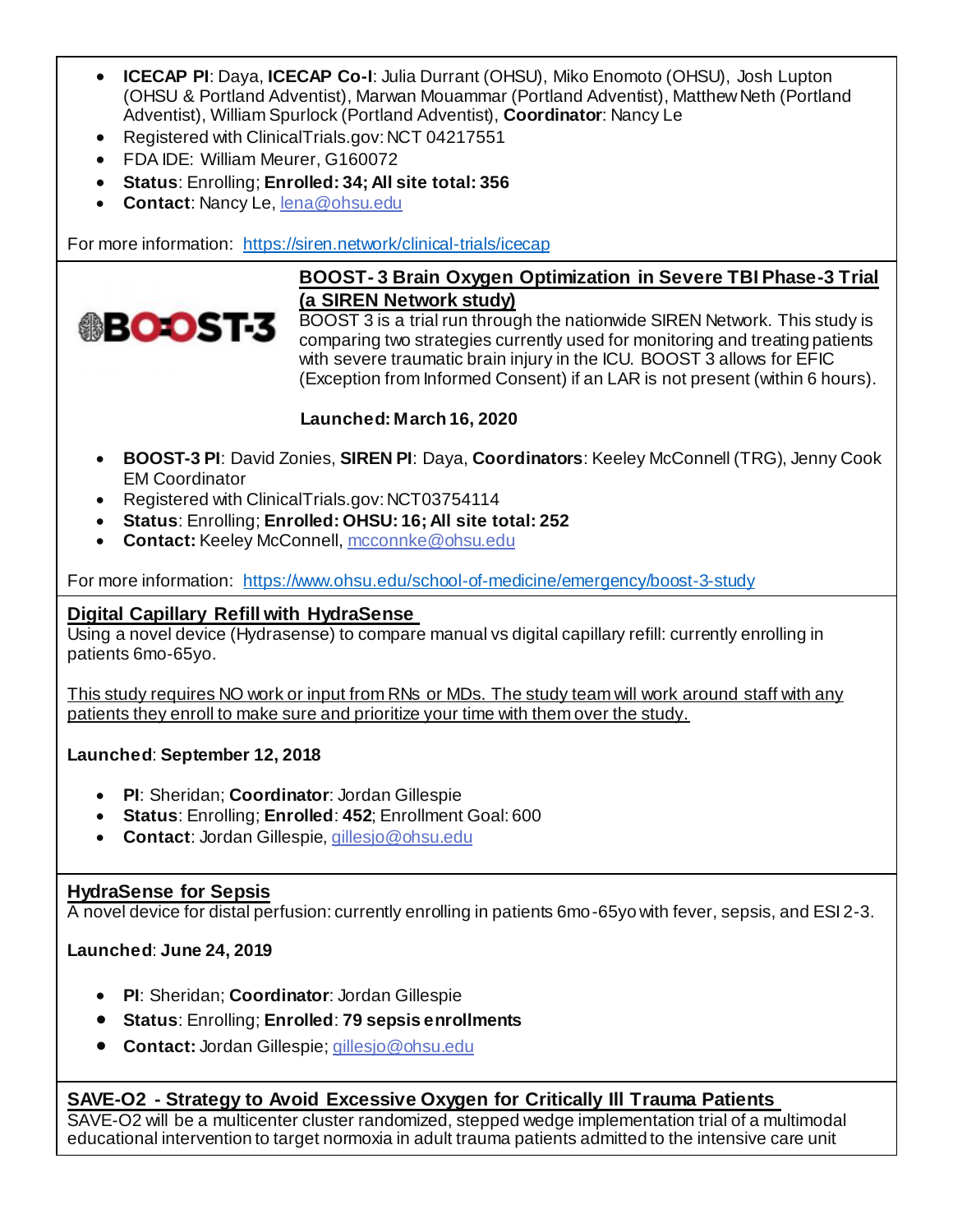(ICU). The goal is to improve oxygenation to >90% of eligible patient-hours spent in the desired normoxia range, excluding time without supplemental oxygen or time on FiO2 100% and below the normoxia range.

## **Launched: October 15, 2020**

- **PI**: Schreiber, **Coordinator**: Samantha Underwood
- **Inclusion**: Patients who meet criteria for entry into the OHSU trauma registry
- **Exclusion**: Age <18 years, Prisoners, Known pregnancy, Transferred patients not admitted through the emergency department
- **Status: Active**
- **Contact**: Samantha Underwood[, underwos@ohsu.edu](mailto:underwos@ohsu.edu)

# **CLOSED STUDIES**

## **CLOTT2 - The Pathogenesis of Post traumatic Pulmonary Embolism**

Investigation into the significance of incidentally discovered venous thromboembolism following trauma and the role of fibrinogen break down in the development of post-traumatic VTE.

## **Launched: May 2018**

- **PI**: Kiraly, Laszlo; **Coordinator**: Dylan Payton
- **Inclusion**: >18 yo and ≥ 40 yo with ICU admission expected for ≥ 3 days and has at least on risk factor
- **Exclusion**: Outside of age range, direct admit to ward, and/or minor injuries
- **Status**: Closed; **Enrolled: OHSU: 85; All site: 137**

## **SWAT - Shock, Whole blood and assessment of TBI**

Evaluate outcomes associated with early whole blood resuscitation practice as compared to component resuscitation in poly trauma patients with hemorrhagic shock and further characterize outcome benefits in those with TBI.

## **Launched**: **November 2018**

- **PI**: Schreiber, Martin; **Coordinator**: Sean Van Walchren
- **Inclusion**: blunt or penetrating trauma who meet 2 or more of the following criteria (SBP < 90mmhg, penetrating mechanism, + FAST and/or Tachycardia); and receives at least 1 unit of blood and goes to the OR with in 60minutes of arrival.
- **Exclusion**: <15, CPR > 5 consecutive minutes without ROSC, penetrating TBI with brain matter exposed, ED death, know pregnancy and/or prisoner
- **Status**: Closed; **Enrolled: 112; All site total: 1050**

## **ACTIV-1 (IM) Immune Modulators for Treating COVID-19**

Evaluate multiple immune modulating investigational agents for moderately - severely ill patients with COVID-19.

## **Launched: October 15, 2020 Study Duration: September 2021**

- **PI**: Akram Khan, MD; **Coordinators**: PRISM Research Team
- **Inclusion**: > 18 yo., COVID + (within 14 days) and ongoing symptoms, expected to require hospitalization for > 72 hours, no co-enrollment
- **Exclusion**: high ALT/AST, neutropenia, lymphopenia, pregnant/breast-feeding, known allergy to agents, active infections other than COVID-19, severe cirrhosis, heart failure, or organ dysfunction